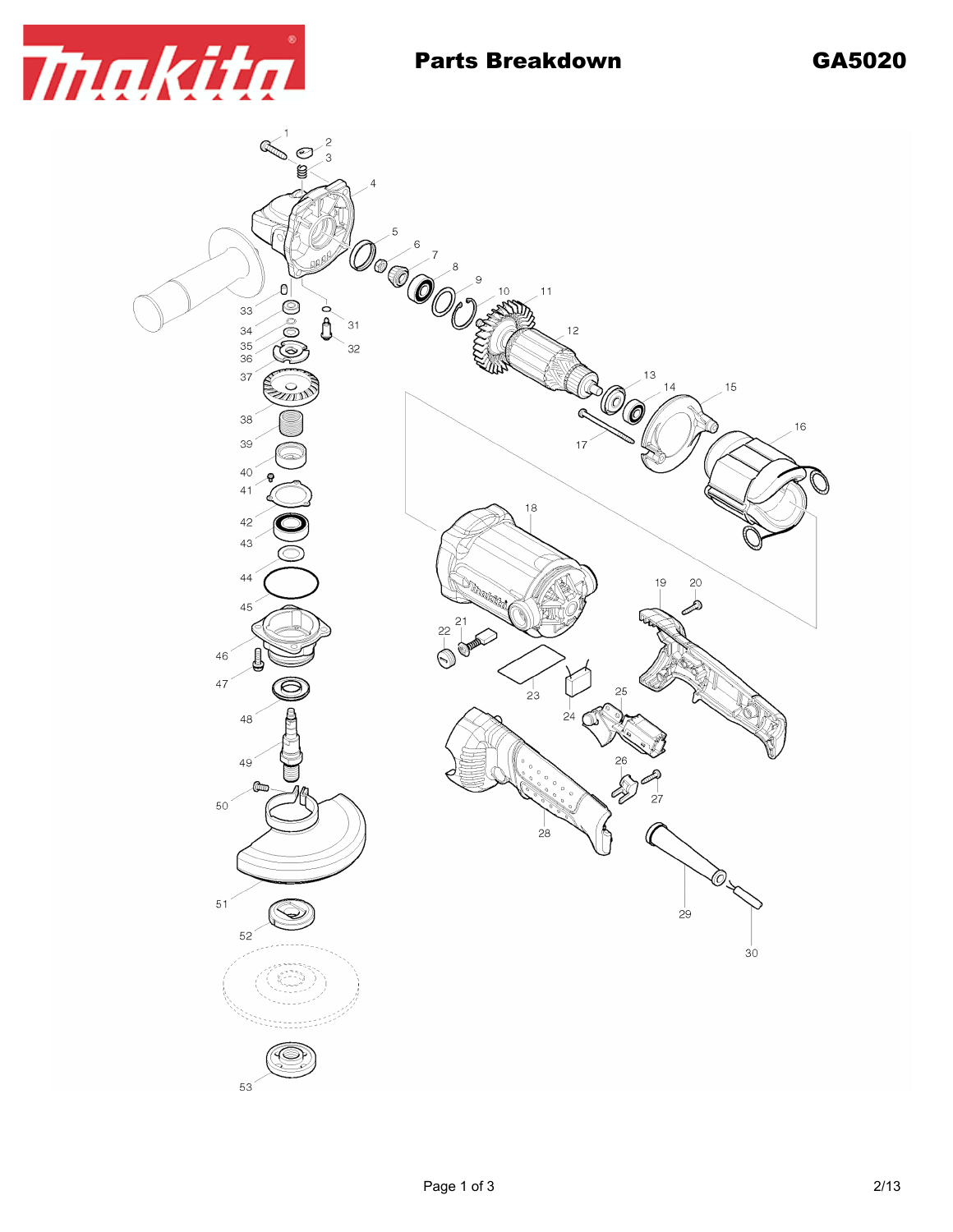

## Parts Breakdown GA5020

*Products with multiple versions are listed in subsiding order with the newest version on top not indented*

| $Fig. \#$               | Part ID              | Part Name                                               | Quantity       |
|-------------------------|----------------------|---------------------------------------------------------|----------------|
| 1                       | 266041-8             | TAPPING SCREW, FLANGE 5X25, 5177B                       | 4              |
| $\overline{\mathbf{c}}$ | 417771-6             | PIN CAP, 9557NB                                         | 1              |
| 3                       | 234057-1             | COMPRESSION SPRING 8, GA4030                            | 1              |
|                         | 231037-8             | COMP. SPRING 7, GA7001L                                 |                |
| 4                       | 318158-4             | GEAR HOUSING, GA5020                                    | 1              |
| 5                       | 262132-3             | RUBBER RING 27, GA5020                                  | 1              |
| 6                       | 264010-3             | <b>HEX. NUT M7, GA5020</b>                              | 1              |
| $\overline{7}$          | 227517-0             | S. BEVEL GEAR 14, GA5020                                | 1              |
| 8                       | 210059-1             | BALL BEARING 6000DDW, HR4040C                           | 1              |
|                         | 211088-7             | BALL BEARING 6000DDW, 9005B                             |                |
| 9                       | 267352-4             | FLAT WASHER 22, GA5020                                  | 1<br>1         |
| 10                      | 962107-9             | RET. RING (INT) R-30, GA5020                            |                |
| 11<br>12                | 240094-5             | FAN 70, GA5020                                          | 1<br>1         |
| 13                      | 513706-6<br>681644-1 | ARMATURE ASS'Y 115V, GA5020                             | 1              |
| 14                      | 210005-4             | INSULATED WASHER, 9227C<br>BALL BEARING 608DDW, LS1016L | 1              |
| 15                      | 419961-7             | BAFFLE PLATE, GA5020                                    | 1              |
| 16                      | 520057-0             | FIELD ASS'Y, GA5020                                     | 1              |
|                         | 525771-3             | FIELD ASS'Y 115V, GA5020                                |                |
| 17                      | 266340-8             | TAPPING SCREW 4X65, GA5020                              | $\overline{2}$ |
| 18                      | 158363-9             | MOTOR HOUSING CPL., GA5020                              | $\mathbf{1}$   |
| 19                      | 188292-2             | HANDLE SET, GA5010Z                                     | $\mathbf{1}$   |
| 20                      | 266326-2             | TAPPING SCREW PT 4X18, 5007MG                           | 4              |
| 21                      | CB311                | CARBON BRUSH SET, 194998-2                              | 1              |
|                         | 194998-2             | CARBON BRUSH SET, 194998-2                              |                |
|                         | 191979-7             | CARBON BRUSH CB-311, 9015A                              |                |
| 22                      | 643750-0             | BRUSH HOLDER CAP, HM1100C                               | $\overline{2}$ |
| 23                      | 863611-0             | NAME PLATE, GA5020                                      | $\mathbf{1}$   |
| 25                      | 651195-8             | SWITCH, GA5020                                          | 1              |
| 26                      | 687260-7             | CORD CLAMP, GA5020                                      | 1              |
| 27                      | 266326-2             | TAPPING SCREW PT 4X18, 5007MG                           | 1              |
| 28                      | 188292-2             | HANDLE SET, GA5010Z                                     | 1              |
| 29                      | 682505-8             | CORD GUARD, 5007F                                       | 1              |
| 30                      | 664265-4             | CORD (2X16X8;SJ), 5007NBA                               | 1              |
| 31                      | 213977-2             | O RING 7, GA5020                                        | 1              |
| 32                      | 256505-0             | SHOULDER PIN 5, GA5020                                  | 1              |
| 33                      | 263002-9             | RUBBER PIN 4, 5007MG                                    | 1              |
| 34                      | 210026-6             | BALL BEARING 696ZZ, DA3010F                             | 1              |
|                         | 210006-2             | BALL BEARING 696ZZ,2106                                 |                |
| 35                      | 233926-3             | RING SPRING 7, 9015A                                    | 1              |
| 36                      | 253835-0             | F. WASHER 8, LS1016L                                    | 1              |
| 37                      | 267811-8             | LOCK WASHER, GA5020                                     | 1              |
|                         | 267807-9             | LOCK WASHER, GA5020                                     |                |
| 38                      | 227519-6             | SPRIAL BEVEL GEAR 34B, GA5020                           | 1              |
| 39                      | 233957-2             | LOCK SPRING 16, GA5020                                  | 1              |
| 40                      | 324833-2             | LOCK SLEEVE, GA5020                                     | 1              |
| 41                      | 911003-8             | P.H. SCREW M3X6, FD02W                                  | 3              |
| 42                      | 285728-3             | BEARING RETAINER 39, GA5020                             | 1              |
| 43                      | 211236-8             | BALL BEARING 6002DDW, LS1016L                           | 1              |
| 44                      | 253853-8             | F. WASHER 15, LS1211                                    | 1              |
| 45                      | 213624-5             | O RING 48, GA5020                                       | 1              |
| 46                      | 318299-6             | BEARING BOX, GA5020                                     | 1              |
|                         | 318160-7             | BEARING BOX, GA5020                                     |                |
| 47                      | 265131-4             | P.H. SCREW M5X18, GA5020                                | 4              |
| 48                      | 345464-4             | LABYRINTH RING, GA4030                                  | 1              |
| 49                      | 324790-4             | SPINDLE A, GA5020                                       | 1              |
| 50                      | 251391-4             | P.H.SCREW M5X16,9523NB                                  | 1              |
| 51                      | 135108-2             | TOOLLESS WHEEL COVER, 9565CV                            | 1              |